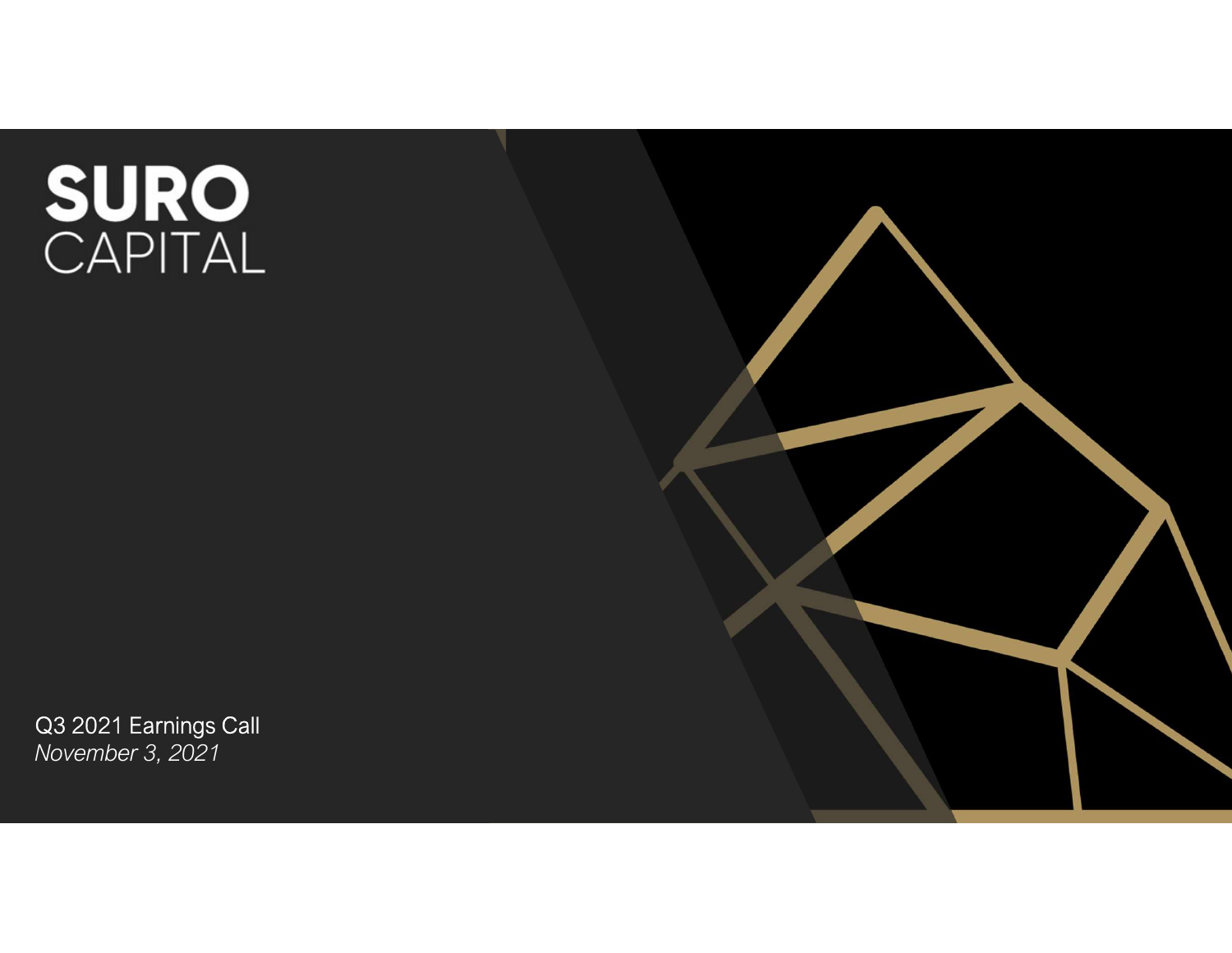### Forward Looking Statements

Statements included herein, including statements regarding SuRo Capital Corp.'s ("SuRo Capital", "SSSS", "we", "us" or "our") beliefs, expectations, intentions or strategies for the future, may constitute "forward-looking Fortward Looking Statements including statements regarding SuRo Capital Corp.'s ("SuRo Capital", "SSSS", "we", "us" or "our") beliefs.<br>expectations, intentions or strategies for the future, may constitute "forward-looking Looking statements are not guarantees of the future performance and that actual results. The capital cautions yie were not guarantees of the future performance and that actual results. Sure Capital cautions you that forwar For Ward Looking Statements, including statements regarding SuRo Capital Corp.'s ("SuRo Capital", "SSSS", "we", "us" or "our") beliefs,<br>expectations, intentions or stategies for the future, may constitute "forward-looking TOTWATO LOOKING Statements regarding sure Capital Corp.'s ("SuRo Capital", "SSSS", "we", "us" or "our") beliefs, expectations, intentions or strategies for the future, may constitute "forward-looking statements". SuRo Capi FOTWATC LOOKING Statements regarding sure Capital Corp.'s ("SurRo Capital", "SSSS", "we", "us" or "our") beliefs, such could cause actual results to differ material of the functions of statements are not garantes of future Forward-looking statements. Risk factors, cautionary statements for the forward-looking statements". SSRS", "we", "us" or "our") beliefs, expectations, intentions or strategies for the future, may constitute "forward-looki For Ward Looking Statements including statements regarding SuRo Capital Corp.'s ("SuRo Capital", "SSSS", "we", "us" or "our") beliefs,<br>expectations, intentions or strategies for the future, may constitute "forward-looking For Ward Looking statements included herein, including statements regarding SuRo Capital Corp.'s ("SuRo Capital", "SSSS", "we", "us" or "our") beliefs, expectations, intentions or strategies for the future, may constitute **COTWATC LOOKING Statements**<br> **COTWATC LOOKING Statements** regarding SuRo Capital<br>
expectations, intentions or strategies for the future, may constitute "forward<br>
boxiding statements are not guarantees of future performanc COTWATION LOOKING Statements include are contained for Capital Corp.'s ("SuRo Capital", "SSSS", "we", "us" or "our") beliefs.<br>Statements included herein, including statements regarding SuRo Capital Corp.'s ("SuRo Capital", For Warrel Looking Statements regarding sure capital Corp.'s ("SuRo Capital", "SSSS", "we", "us" or "our") beliefs.<br>Statements included herein, including statements regarding SuRo Capital Corp.'s ("SuRo Capital", "SSSS", " For Ward Looking Statements regarding sure capital Corp.'s ("Sure Capital", "SSSS", "we", "us" or "our") beliefs, expectations, interlucing sure contained regarding SuRo Capital Corp.'s ("SuRo Capital", "SSSS", "we", "us" FOTWATIO LOOKING Statements included herein, including statements regarding SuRo Capital Corp.'s ("SuRo Capital", "SSSS", "we", "us" or "our") beliefs, expectations, intentions or strategies for the future, may constitute UT WATHER Statements included herein, including statements regarding SuRo Capital Corp.'s ("SuRo Capital", "SSSS", "we", "us" or "our") beliefs,<br>expectations, interluding statements regarding SuRo Capital Corp.'s ("SuRo Ca Statements included herein, including statements regarding SuRo Capital Corp.'s ("SuRo Capital", "SSSS", "we", "us" or "our") beliefs,<br>expectations, intentions or strategies for the future, may constitute "forward-looking Statements included herein, including statements regarding SuRo Capital Corp's ("SuRo Capital", "SSSS", "we", "us" or "our") beliefs, microlinons, intentions or strategies for the future, may constitute "foward-dooking sta become the method in this method of the fultre, may constitute "foward-ooking statements". SuRo Capital cautions you that forward-<br>projected or implied in these statements are future performance and that actual results or

by compute the minimal controllo companies of the match with the stated of minimal companies. All formation in the properties are not positive in the performance and that actual results of evelopments may differ materially mount a constrained in this presentent is and when the completed in the future. The performance of the completed in the future completed in the setted in the setted in the completed in the setted in the setted in the sette notion-online and the solution and the solution of the solicitation of an offer to share of SuRo Capital. This presentation of the SuRO Capital encompasses and product where the COVID-19 partier and any market volatility t

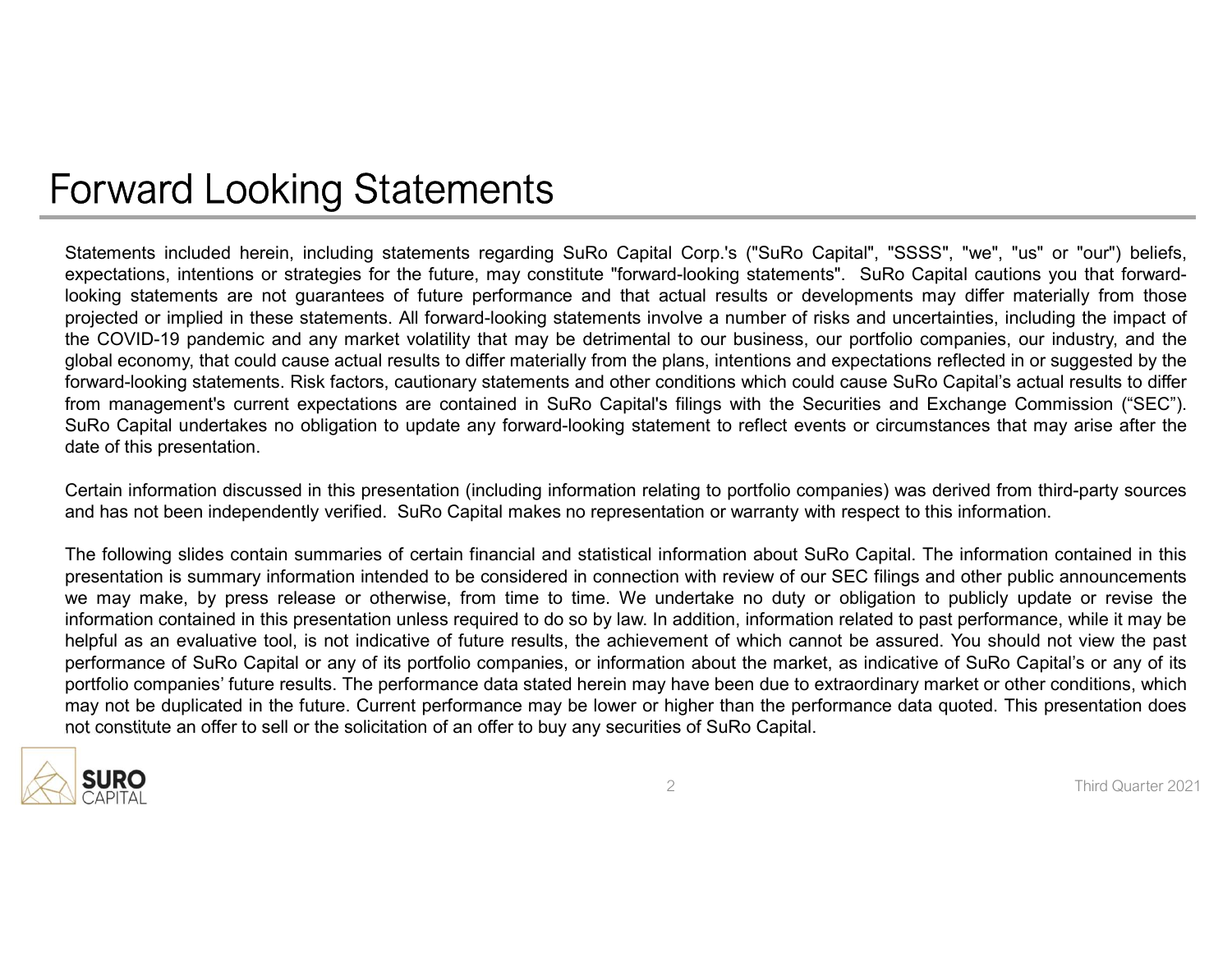# Earnings Overview

# • SuRo Capital's Net Asset Value ("NAV") per share is \$14.79 as of September 30, 2021<br>
• Highest dividend-adjusted NAV since inception of the May since inception of Net Assets totaled approximately \$425.8 million at quarte **Earnings Overview**<br>
• SuRo Capital's Net Asset Value ("NAV") per share is \$14.79 as of September 30, 2021<br>
• Highest dividend-adjusted NN since inception<br>
• Net Assets totaled approximately \$425.8 million at quarter-end<br> Sometrical Control Control Control Control Control Control Control Control Control Control Control Control Control of the Seets totaled approximately \$425.8 million at quarter-end<br>to date, SuRo Capital has declared 5 divi ingly and the Mass of September 30, 2021<br>
Valuation Period: November 10, 2021<br>
September 30, 2021<br>
September 30, 2021<br>
September 30, 2021<br>
Assets totaled approximately \$425.8 million at quarter-end<br>
to date, SuRo Capital **SURO Capital's Net Asset Value ("NAV") per share is \$14.79 as of September 30, 2021<br>
bighets dividend-adjusted NAV since inception<br>
on MeX sizes to lated approximately \$425.8 million at quarter-end<br>
Year to date, SURO Ca** SURO Capital's Net Asset Value ("NAV") per share is \$14.79 as of September 30, 2021<br>
∴ [Highest dividend-adjusted NAV since inception]<br>
∴ Net Assets totaled approximately \$425.8 million at quarter-end<br>
<br>
Year to date, Su SuRo Capital's Net Asset Value ("NAV") per share is \$14.79 as of September 30, 2021

- 
- 

#### Year to date, SuRo Capital has declared 5 dividends totaling \$7.25 per share

- -
	-
	-
- 
- 
- 
- 

- -
- -



3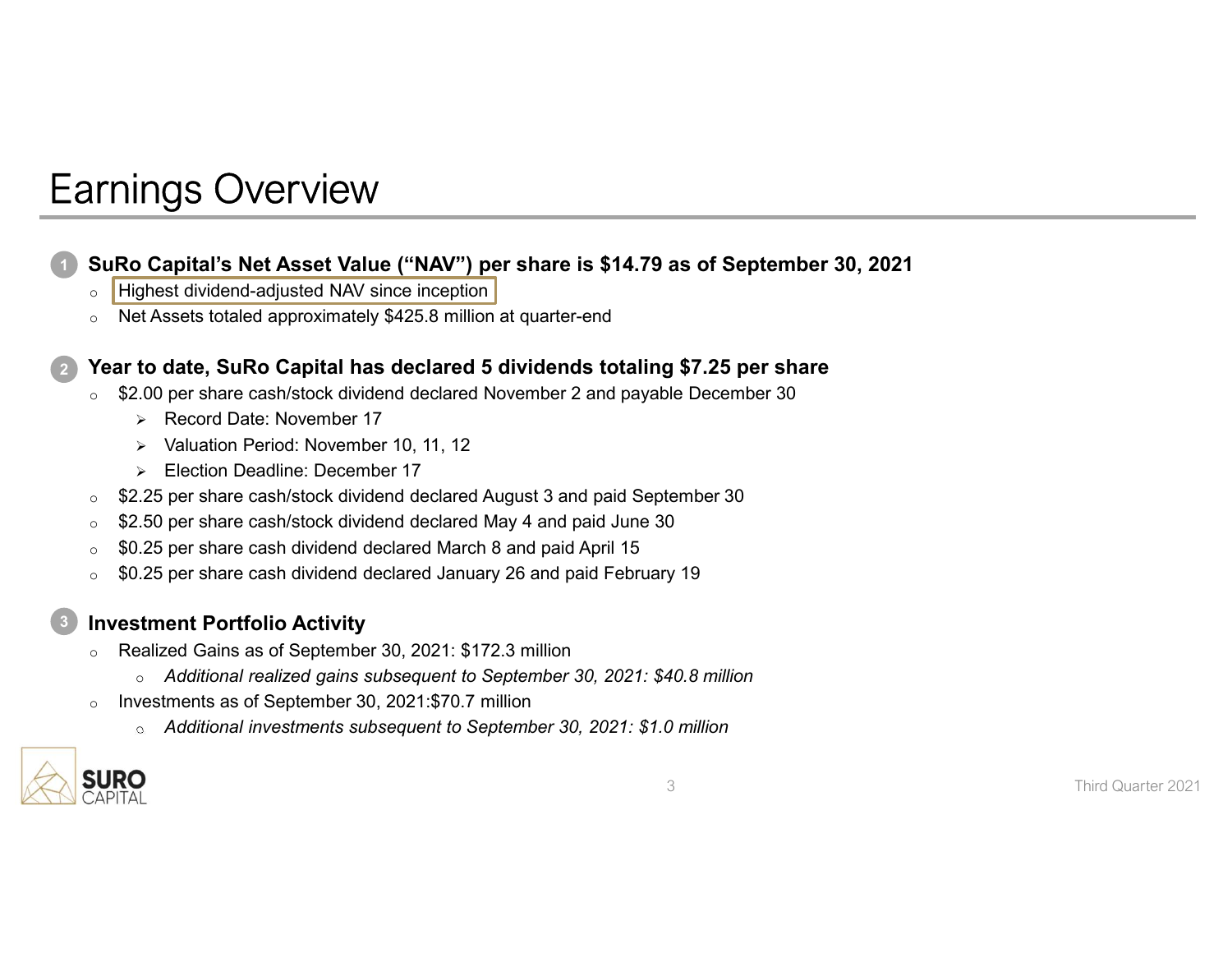# Top 5 Positions = 54% of Total Investment Portfolio at Fair Value

|                 |                                                                                         |                                              |                                       |                                     | Top 5 Positions = 54% of Total Investment Portfolio at Fair Value                          |
|-----------------|-----------------------------------------------------------------------------------------|----------------------------------------------|---------------------------------------|-------------------------------------|--------------------------------------------------------------------------------------------|
|                 | Based on Total Investment Portfolio Fair Value of \$315.8 million at September 30, 2021 |                                              |                                       |                                     |                                                                                            |
|                 |                                                                                         | <b>Cost Basis</b><br>$\sqrt{\$$ in millions) | <b>Fair Value</b><br>$$$ in millions) | % of Investment<br><b>Portfolio</b> |                                                                                            |
| 1               | $\star$ Course Hero                                                                     | \$5.0                                        | \$71.7                                | 22.7%                               |                                                                                            |
| 2               | coursera                                                                                | \$9.4                                        | \$47.8                                | 15.1%                               | SuRo Capital's Top 5 positions,<br>$\bullet$<br>excluding treasuries, account for          |
|                 | $\sqrt{2}$ Forge                                                                        | \$2.5                                        | \$20.4                                | 6.4%                                | approximately 54% of the<br>investment portfolio at fair value<br>as of September 30, 2021 |
| 3               |                                                                                         |                                              |                                       |                                     |                                                                                            |
| 4               | nextdoor                                                                                | \$10.0                                       | \$16.2                                | 5.1%                                |                                                                                            |
| $5\phantom{.0}$ | <b>BL'NK-HEALTH</b>                                                                     | \$15.0                                       | \$15.0                                | 4.7%                                |                                                                                            |

Note: Total may not sum due to rounding.

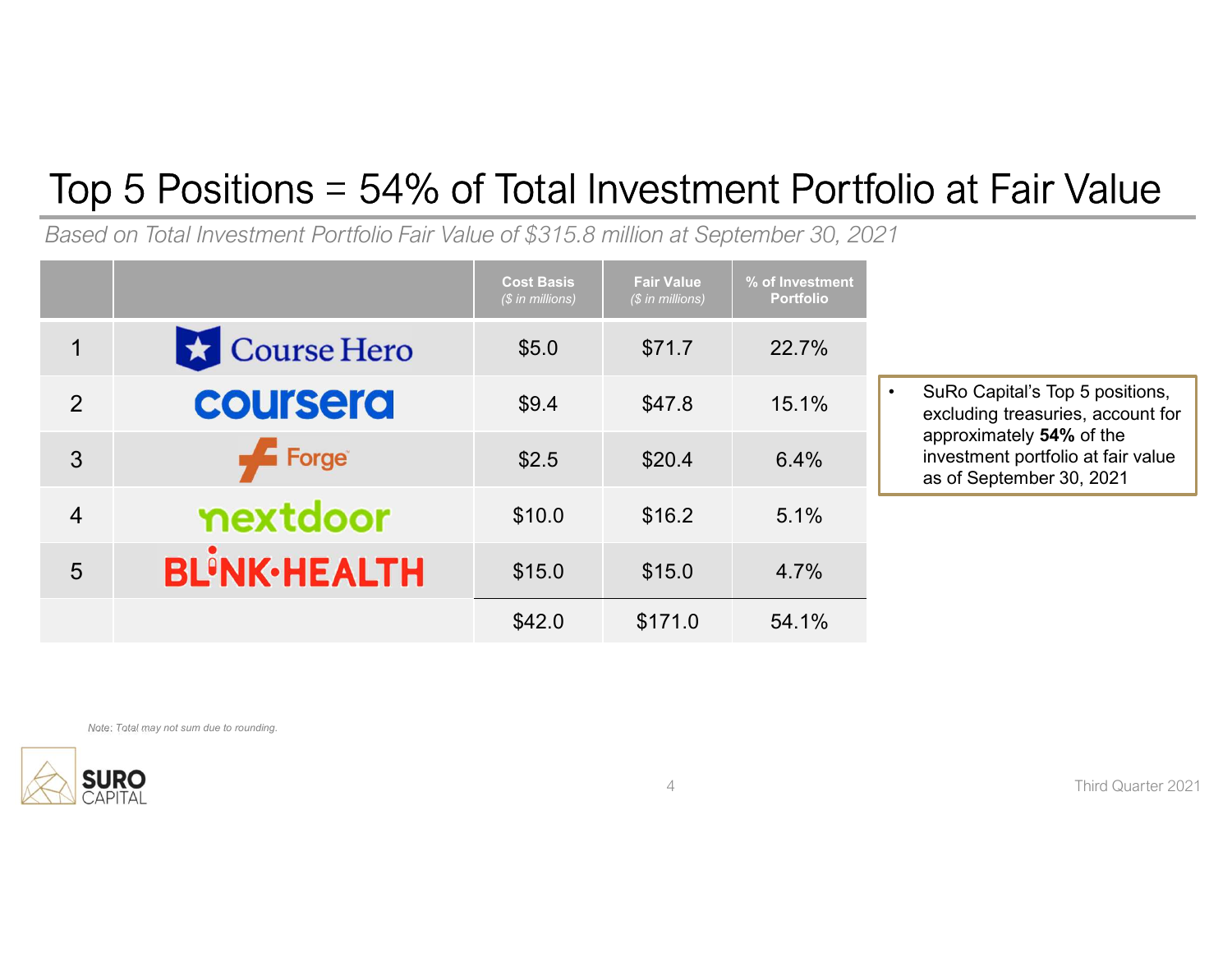# Notable Portfolio Company Developments

|                          |                                 | Notable Portfolio Company Developments                                                                                                                                                                                                                                                                                                                                              |
|--------------------------|---------------------------------|-------------------------------------------------------------------------------------------------------------------------------------------------------------------------------------------------------------------------------------------------------------------------------------------------------------------------------------------------------------------------------------|
| <b>Portfolio Company</b> | <b>Development</b>              | <b>Commentary</b>                                                                                                                                                                                                                                                                                                                                                                   |
| Forge                    | Pending<br><b>SPAC Merger</b>   | On September 13, 2021, Forge announced a plan to merge with Motive Capital Corp., a fintech-focused<br>$\bullet$<br>SPAC ("MOTV"), at an equity value of up to \$2.0 billion<br>• The merger would generate \$532.5 million in gross proceeds for Forge, with approximately \$120.0 million<br>coming from a private investment in public equity ("PIPE")                           |
| <b>Aspiration</b>        | Pending<br><b>SPAC Merger</b>   | On August 18, 2021, Aspiration announced a plan to merge with InterPrivate III Financial Partners ("IPVF"), a<br>fintech-focused SPAC, at an equity value of \$2.3 billion<br>• The merger would generate over \$400.0 million in gross proceeds for Aspiration, with approximately \$200.0<br>million coming from a PIPE                                                           |
| nextdoor                 | Pending<br><b>SPAC Merger</b>   | • On July 6, 2021, Nextdoor announced a plan to merge with Khosla Ventures Acquisition Co. II ("KVSB"), a<br>technology-focused SPAC, at a standalone equity value of \$4.3 billion<br>On November 2, 2021, KVSB shareholders approved the SPAC merger. Nextdoor is expected to begin<br>trading on November 8, 2021 on the NYSE under the symbol "KIND"                            |
|                          | Completed<br><b>SPAC Merger</b> | • On February 11, 2021, Rover announced a plan to merge with Nebula Caravel Acquisition Corp. ("NEBC"), a<br>SPAC sponsored by True Wind Capital, at an equity value of \$1.35 billion<br>• On July 28, 2021, NEBC shareholders approved the SPAC merger. Rover is now trading on the NASDAQ<br>under the symbol "ROVR"<br>• As of November 2, 2021, ROVR's share price was \$12.25 |
| <b>SURO</b><br>CAPITAL   |                                 | 5<br>Third Quarter 2021                                                                                                                                                                                                                                                                                                                                                             |

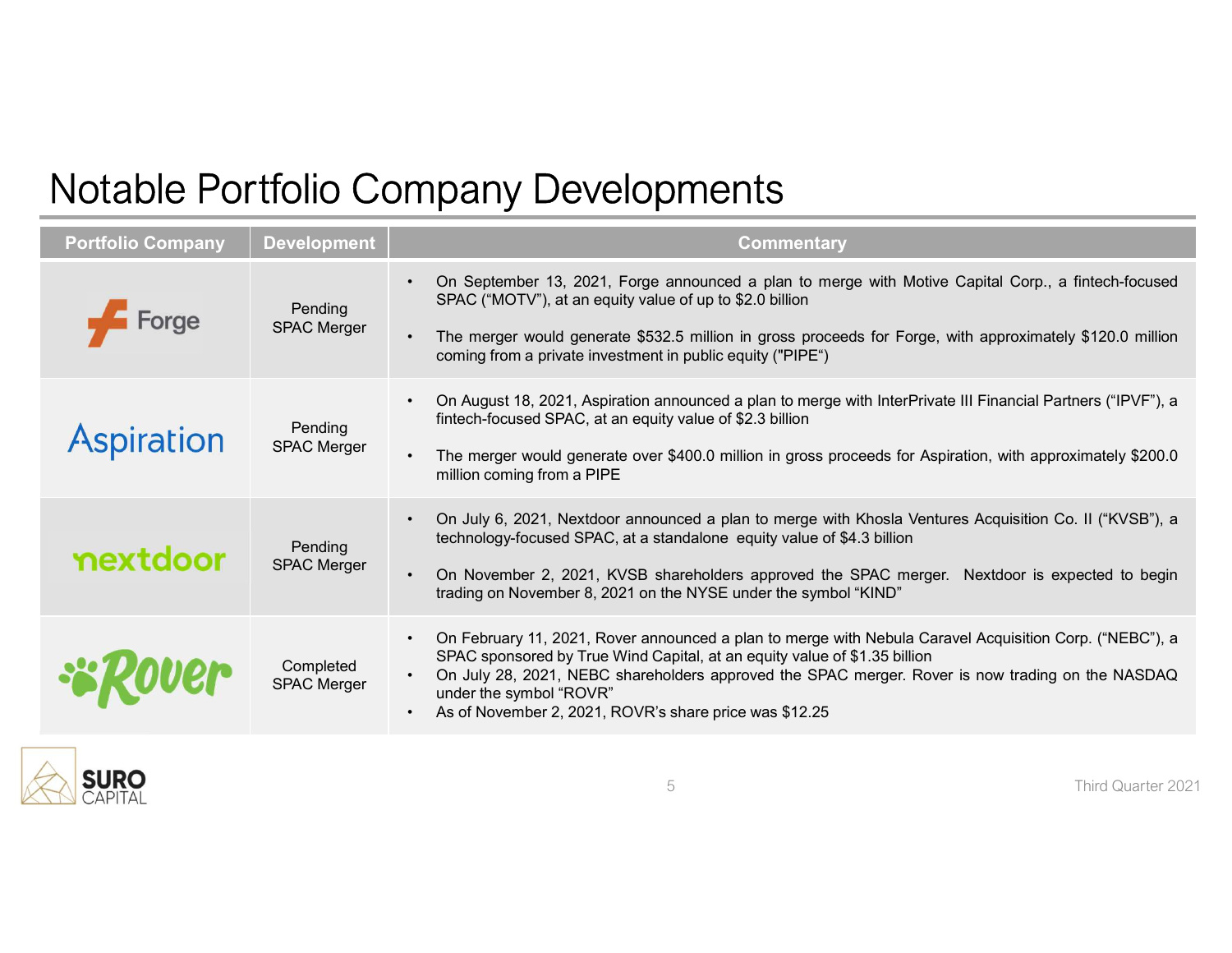# Notable Portfolio Company Developments (continued)

|                             |                          | Notable Portfolio Company Developments (continued)                                                                                                                                                                                                          |
|-----------------------------|--------------------------|-------------------------------------------------------------------------------------------------------------------------------------------------------------------------------------------------------------------------------------------------------------|
| <b>Portfolio Company</b>    | <b>Development</b>       | <b>Commentary</b>                                                                                                                                                                                                                                           |
|                             | Completed<br><b>IPO</b>  | • On August 20, 2021, NewLake completed an IPO raising \$102.0 million at a price of \$26.00 per share, and<br>began trading on the OTCQX under the symbol "NLCP"                                                                                           |
| NewLake<br>CAPITAL PARTNERS |                          | • As of November 2, 2021, NLCP's share price was \$30.50                                                                                                                                                                                                    |
|                             | Completed<br><b>IPO</b>  | • On October 27, 2021, Rent the Runway completed an IPO raising \$357.0 million at a price of \$21.00 per<br>share, and began trading on the NASDAQ under the symbol "RENT"                                                                                 |
|                             |                          | • As of November 2, 2021, RENT's share price was \$16.01                                                                                                                                                                                                    |
| CORP/U                      | Completed<br>Acquisition | • On August 30, 2021, Udemy announced it had acquired CorpU for an undisclosed amount                                                                                                                                                                       |
| <b>Clever</b>               | Completed<br>Acquisition | On September 2, 2021, Kahoot! announced it had acquired Clever for \$435.0 million with an additional 2021-<br>2022 performance-based earn-out of up to \$65.0 million.<br>• Consideration for the acquisition will be paid in both cash and Kahoot! Shares |
|                             | <b>Recent Reporting</b>  | In late September, reports from multiple sources alleged significant improprieties by Ozy Media<br>$\bullet$                                                                                                                                                |
|                             |                          | • Given these allegations, SuRo Capital values the company at \$0 as of September 30, 2021                                                                                                                                                                  |
| <b>SURO</b><br>CAPITAL      |                          |                                                                                                                                                                                                                                                             |

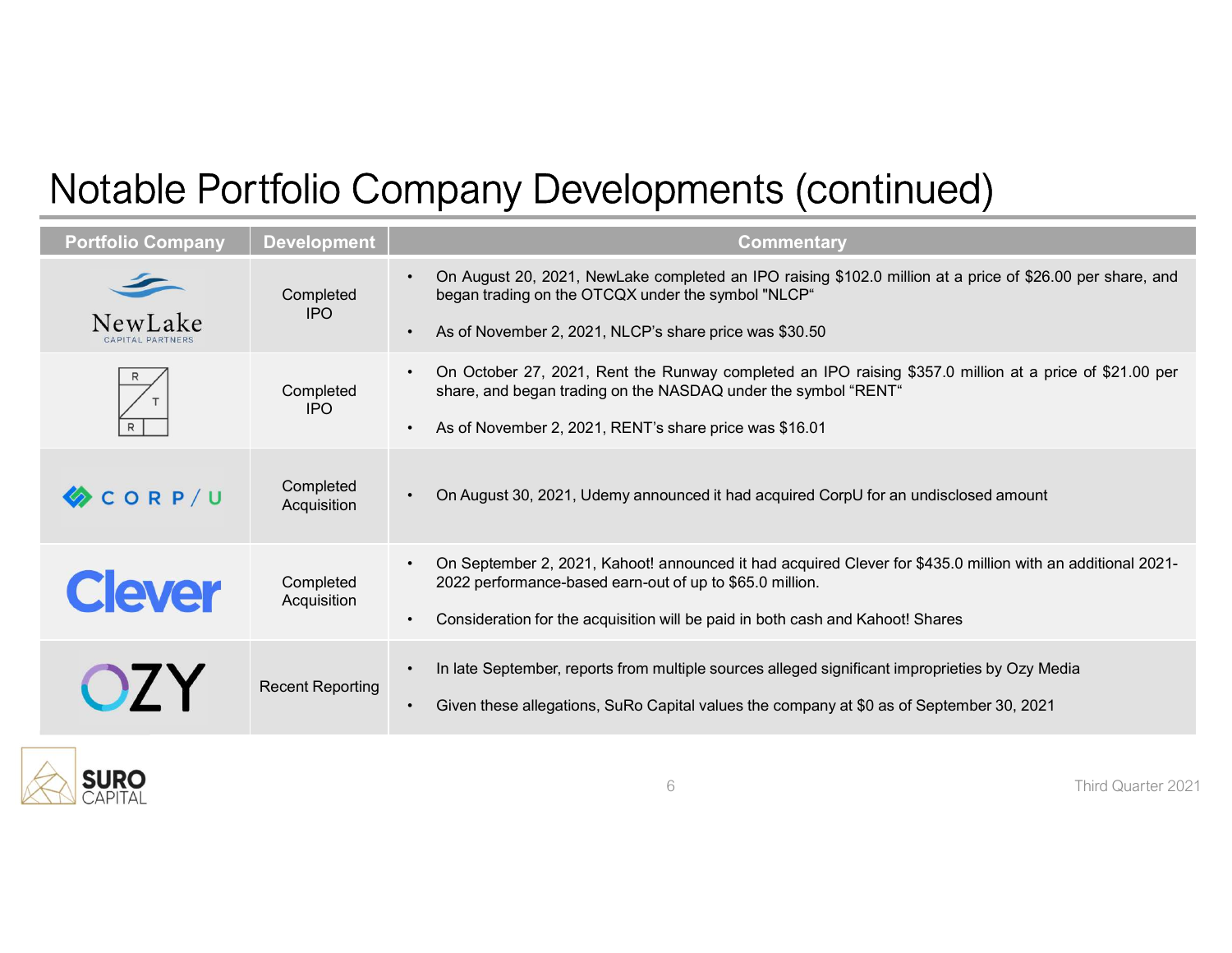### Investment Activity – Orchard Technologies, Inc. Investment Activity – Orchard Technologies, Inc.<br>
Orchard Description<br>
• Orchard Technologies, Inc. ("Orchard"), allows<br>
users to buy their new home and move in before<br>
belse their current one by using Orchard's<br>
belse sel Nestment Activity – Orchard Technologies, Inc.<br>
Orchard Description<br>
Orchard Technologies, Inc. ("Orchard"), allows<br>
users to buy their new home and move in before<br>
they sell their current one by using Orchard's<br>
Salance s The company offers title, escrow, and loan wave to mondize across the transaction<br>where the current one by using Orchard's<br>balance sheet to purchase the home<br>balance sheet to purchase the home<br>wave to mondize across the tr **NVESTMENT Activity — Orchard Technologies**<br>
Orchard Description<br>
Orchard Technologies, Inc. ("Orchard"), allows<br>
weers to buy their new home and move in before<br>
balance sheet to purchase the home<br>
balance sheet to purchas Investment Activity — Orchard Technologies, Inc.<br>
Crchard Description<br>
• Orchard Technologies, Inc. ("Orchard"), allows<br>
uses to buy their new home and move in before<br>
they sell their current one by using Orchard's<br>
• The Services in addition to their determined by the transaction of the transaction of the transaction of the company offers title, escrew, and loan weak to purchase the home and move in before the company offers title, escrew, **NVEStment Activity — Orchard Technologie**<br> **Orchard Description**<br> **Orchard Technologies**, Inc. ("Orchard"), allows<br>
users to buy their new home and move in before<br>
they sell their current one by using Orchard's<br>
balance s Orchard Description **INVESTMENT Activity – Orchard Technologies, Inc.**<br>  $\frac{6}{100}$ <br>  $\frac{6}{100}$ <br>  $\frac{1}{100}$ <br>  $\frac{1}{100}$ <br>  $\frac{1}{100}$ <br>  $\frac{1}{100}$ <br>  $\frac{1}{100}$ <br>  $\frac{1}{100}$ <br>  $\frac{1}{100}$ <br>  $\frac{1}{100}$ <br>  $\frac{1}{100}$ <br>  $\frac{1}{100}$ <br>  $\frac{1}{100}$ <br> **DEVERTIMENT ACTIVITY — OFChard Lechnologies, Inc.**<br>
Orchard Description<br>
Such are the individual means were able to by using orchard's<br>
busines to buy their real move in before<br>
balance sheet to purchase the home<br>
balanc **INTERT ACTIVITY COUNTY OF A CONTRANT COUNTY OF A CONTRANT THE CONTRANT THE CONTRANT OF THE CONTRANT OR THE CONTRANT THE COMPANY of The CONTRANT COUNTY OF THE CONTRANT COUNTY OF THE CONTRANT COUNTY OF THE CONTRANT COUNTY O** • Orchard Technologies, Inc. ("Orchard"), allows<br>
users to buy their new home and move in before<br>
their current one by using Orchard's<br>
balance sheet to purchase the home<br>
balance sheet to purchase the home<br>
way to moneti **Orchard Technologies, Inc. ("Orchard")**, allows<br>they sell their new home and move in before<br>they sell their current one by using Orchard's<br>balance sheet to purchase the home<br>balance sheet to purchase the home<br>of 3x servic Christman Technologies, Inc. ("Orchard"), allows<br>
Susers to buy their new home and move in before<br>
they sell their current one by using Orchard's<br>
The company offers title, escrow, and loan<br>
services in addition to their o **Orchard Technologies, Inc. ("Orchard"), allows**<br>
users to buy their new home and move in before<br>
they sell their current one by using Orchard's<br>
balance sheet to purchase the home<br>
The company offers title, escrow, and lo **Opportunity SURO Capital Investment<br>• SURO Capital invested \$10.0 million in the<br>• Crchard raised \$100.0 million in Series D funding<br>• Orchard raised \$100.0 million in Series D funding<br>• at over a \$1.0 billion valuation. The round wa COMPAND COMPAND SURO CAPTED FORMS CAPTED SURFER**<br>
SURO Capital invested \$10.0 million in the<br>
company's Series D financing<br>
Orchard raised \$100.0 million in Series D funding<br>
at over a \$1.0 billion valuation. The round wa **COMBIG REVENTION**<br>• SuRo Capital Investment<br>• SuRo Capital invested \$10.0 million in the<br>company's Series D financing<br>• Orchard raised \$100.0 million in Series D funding<br>at over a \$1.0 billion valuation. The round was<br>pre **COMBO CERT CONTROM CONTROM CONTROM CONTROM CONTROM CONTROM CONTROM CONTROM CONTROM CONTROM AND A SUBSEM SUBSEM SUBSEM SUBSEM SUBSEM SUBSEM SUBSEM SUBSEM SUBSEM SUBSEM SUBSEM SUBSEM SUBSEM SUBSEM SUBSEM SUBSEM SUBSEM SUBSE PREET SET ASSET AND CONTROVER SURG CAPTED SURG CAPTED SURFORMAT SPRESS D FINANCIPY SPRESS D FUNDITY OF A STATED FOR A SURFORM AND A preempted by its lead investors following a year of 3x growth for the company. Orchard ha SuRo Capital Investment<br>
SuRo Capital invested \$10.0 million in the<br>
company's Series D financing<br>
Orchard raised \$100.0 million in Series D funding<br>
at over a \$1.0 billion valuation. The round was<br>
prempted by its lead i SURO Capital Investment**<br>
SuRo Capital Investment<br>
SuRo Capital invested \$10.0 million in the<br>
company's Series D financing<br>
Orchard raised \$100.0 million in Series D funding<br>
at over a \$1.0 billion valuation. The round w SuRo Capital Investment Select Orchard Investors Sources: www.orchard.com, Bloomberg The Control or Character Construction Construction Construction Construction Construction Construction Construction Construction Construction Construction Construction Construction Const

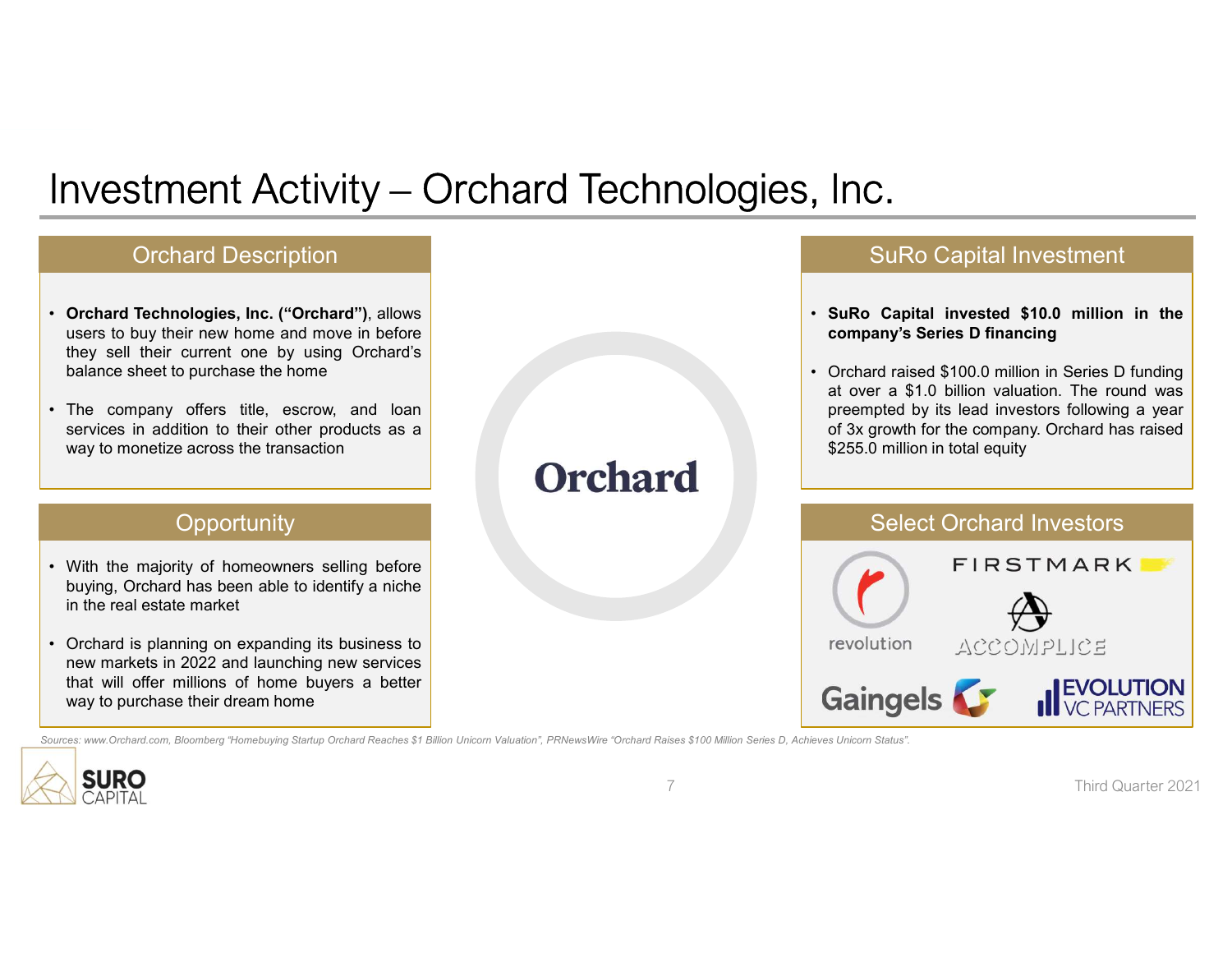# Investment Activity – Varo Money, Inc.<br>
Varo Description<br>
• Varo Money, Inc. ("Varo") is a nationally<br>
chated bank, developing a branchless, digitally<br>
native financial platform intended to improve the<br>
• The company's pla **Example 11 Activity — Varo Money, Inc.**<br>
Varo Description<br>
Varo Money, Inc.<br>
Varo Money, Inc.<br>
Chartered bank, developing a branchless, digitally<br>
chartered bank, developing a branchless, digitally<br>
The company's platform NET Activity — Varo Money, Inc.<br>
Varo Description<br>
Varo Money, Inc. ("Varo") is a nationally<br>
chattered bank, developing a branchess, digitally<br>
mater financial platform intended to improve the<br>
mobile banking experience<br> **NVESTMENT Activity — Varo Money, Inc.**<br>Varo Description<br>Varo Money, Inc. ("Varo") is a nationally<br>chartered bank, developing a branchless, digitally<br>native financial platform intended to improve the<br>mobile banking experie

#### Varo Description

- 
- $\begin{tabular}{|l|l|} \hline &\multicolumn{1}{|l|}{} \hline \multicolumn{1}{|l|}{} \hline \multicolumn{1}{|l|}{} \hline \multicolumn{1}{|l|}{} \hline \multicolumn{1}{|l|}{} \hline \multicolumn{1}{|l|}{} \hline \multicolumn{1}{|l|}{} \hline \multicolumn{1}{|l|}{} \hline \multicolumn{1}{|l|}{} \hline \multicolumn{1}{|l|}{} \hline \multicolumn{1}{|l|}{} \hline \multicolumn{1}{|l|}{} \hline \multicolumn{1}{|l|}{} \hline \multicolumn{1}{|l$ **INVESTMENT Activity — Varo Money, Inc.**<br>
Varo Description<br>
Yaro Description<br>
Achieve Many, the ("Varo") is a nationally<br>
Achieve Many denotes and analysis of the company's platform inference<br>
The company's platform offers **Spending Activity – Varo Money, Inc.**<br>
Varo Description<br>
Varo Description<br>
Marketed bank, developing a branchess, digitally<br>
chattered bank, developing a branchess, digitally<br>
mobile banking experience<br>
The company's plat The content of content of content of content of content of content of content of content of content of content<br>
Marco Money, Inc. ("Varo") is a nationally<br>
chatter of cash for content of content of content of content of co **Offering and Schematical Activity - Varo Money, Inc.**<br>
Varo Money, Inc. ("Varo") is a nationally<br>
Charlered bank, developing a branchless, digitally<br>
mobile banking experience<br>
The company's platform offers various servic **Example 19 According to the Constrainer of the Constrainer of the Constrainer of the Constrainer of bank, developing a branchists, digitally chattered bank, developing a branchists, angitally provide to improve the constr Investment Activity — Varo Money, Inc.**<br>
Varo Description<br>
• Varo Money, Inc. ("Varo") is a nationally<br>
characted bank, developing a branchess, digitality<br>
mobile banking experience<br>
• The company's platform offers vario **Exament Activity — Varo Money, Inc.**<br>
Varo Money, Inc. ("Varo") is a nationally<br>
othered balance modeling a branches. signalized<br>
mative financial platform intended to improve the<br>
modeling financial insights and analysis TVESTITIEFITE ACTIVITY - Valid IVIOITEY, TITC.<br>
Vario Description<br>
Nance Money, Inc. ("Varo") is a nationally<br>
chartered bank, developing a branchless, digitally<br>
mobile banking experience<br>
mobile to anking experience<br>
The Vario Description<br>
Vario Money, Inc. ("Varo") is a nationally<br>
chartered bank, developing a branchless, digitally<br>
mative financial pathern intended to improve the<br>
simultion Second intended in the pathern offers various s Vario Description<br>
Vario Money, Inc. ("Vario") is a nationally<br>
chattered bank, developing a branchless, digitally<br>
mather financial paid and high charge fees with a significant content of the mobile banking experience<br>
Th • Varo Money, Inc. ("Varo") is a nationally<br>
chartered bank, developing a brancheles, digitally<br>
mative financial platform intended to improve the<br>
mobile banking experience<br>
The company's platform offers various services Varo model and pathodoxic Varo Basic and Controlling in the Controlling of the material pathod is the model of the company's platform offers various services including financial insights and analysis of the company's platf Charlesto Dannic, developing a branchieses, duydang branchies, duydang financial planform intended to improve the<br>mobile banking experience<br>to spending, real-time budgeting and predictive<br>forecasts of cash flow. The platfo

#### **Opportunity**

- 
- 

Sources: www.Varo.com, TechCrunch "Varo Bank raises massive \$510M Series E at a \$2.5B valuation as it eyes the public markets".

#### SuRo Capital Investment

- SuRo Capital Investment<br>• SuRo Capital invested \$10.0 million in<br>• Common Stock as a part of Varo's \$510.0<br>• Varo raised \$510.0 million in this Series E funding<br>• Varo raised \$510.0 million in this Series E funding<br>• roun SuRo Capital Investment<br>
SuRo Capital invested \$10.0 million in<br>
Common Stock as a part of Varo's \$510.0<br>
million Series E funding round<br>
Varo raised \$510.0 million in this Series E funding<br>
round at a \$2.5 billion valuati
- SuRo Capital Investment<br>SuRo Capital invested \$10.0 million in<br>Common Stock as a part of Varo's \$510.0<br>million Series E funding round<br>Varo raised \$510.0 million in this Series E funding<br>round at a \$2.5 billion valuation ac SuRo Capital Investment<br>• SuRo Capital invested \$10.0 million in<br>Common Stock as a part of Varo's \$510.0<br>million Series E funding round<br>• Varo raised \$510.0 million in this Series E funding<br>round at a \$2.5 billion valuatio SuRo Capital Investment<br>
SuRo Capital invested \$10.0 million in<br>
Common Stock as a part of Varo's \$510.0<br>
million Series E funding round<br>
Varo raised \$510.0 million in this Series E funding<br>
Travel at a \$2.5 billion valuat **TechCrunch**



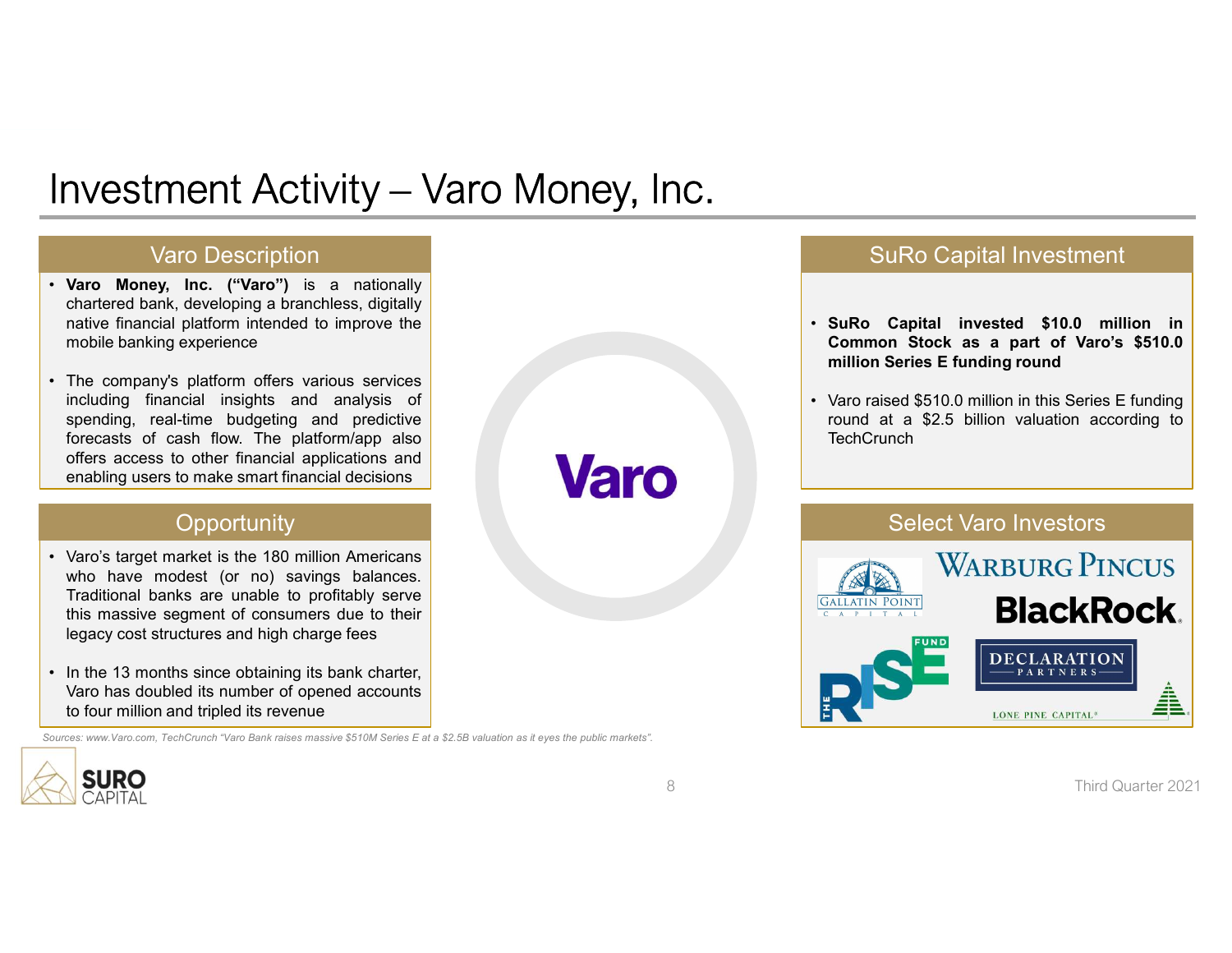# Investment Activity – SuRo Capital Sports<br>SuRo Capital Sports Description<br>All Sources Lines Investment Activity – SuRo Capital Sports<br>
SuRo Capital Sports, a wholly owned subsidiary<br>
of SuRo Capital Sports, a wholly owned subsidiary<br>
of SuRo Capital Corp., is a vehicle focused on<br>
investing in companies focused w **NVEStment Activity — SuRo Capital Sports**<br>
SuRo Capital Sports<br>
SuRo Capital Sports<br>
of SuRo Capital Corp., is a vehicle focused on<br>
of SuRo Capital Corp., is a vehicle focused on<br>
Investing in companies focused within th **INVESTMENT Activity — SuRo Capital Sports**<br> **SuRo Capital Sports, a wholly owned subsidiary**<br> **SuRo Capital Sports, a wholly owned subsidiary**<br>
investing in companies focused within the<br>
investing in companies focused wit **hroader School Surform (School Surform Capital Sports betting industry)**<br>
Surfor Capital Sports bescription<br>
Surfor Capital Sports, is a wholly owned subsidiary<br>
of surfor Capital Corp., is a vericle focused on<br>
divisesti **Investment Activity – SuRo Capital Sports**<br> **SuRo Capital Sports**<br> **SuRo Capital Sports**<br> **SuRo Capital Corp.** is a whelly owned subsidiary<br>
mesting in companies focused with the<br>
broader sports betting industry<br>
the spo **SURO CAPITAL CONSUMBER CONSUMIST AND CAPITAL CONSUMIST CONSUMIST AND CAPITAL CONSUMIST AND CAPITAL CONSUMIST AND CAPITAL CONSUMIST AND CAPITAL CONSUMIST AND CAPITAL CONSUMIST AND CAPITAL CONSUMIST AND CAPITAL CONSUMIST AN EXERCIT NO SECUTE AND SECUTE AND SECUTE AND SECURE AND SECURE AND SECURE AND SECURE AND SERVICE AND SECURE AND SECURE AND SECURE AND SECURE AND SECURE AND SECURE AND SECURE AND SECURE AND SERVICE AND SECURE AND SERVICE AN TVEStment Activity – SuRo Capital Sports**<br>
SuRo Capital Sports<br>
SuRo Capital Sports<br>
SuRo Capital Sports, a wholly owned subsidiary<br>
Investing in companies focused within the<br>
broader sports betting industry<br>
broader spor

#### SuRo Capital Sports Description

- 
- 

#### **Opportunities**

- **INVESTMENT Activity SuRo Capital Sports**<br>
SuRo Capital Sports Description<br>
of SuRo Capital Corp, is a whelic focused on<br>
investing in companies focused with the<br>
broader sports betting industry<br>
are sports betting indu **TVEStment Activity - SuRo Capital Sports**<br>
SuRo Capital Sports<br>
SuRo Capital Sports, a wholly owned subsidiary<br>
of SuRo Capital Sorp.<br>
In og 2022<br>
of SuRo Capital Corp., is a vehicle focused on<br>
Invasting industry has ex TVESUTIEFITE ACTIVITY — SURO Capital Sports Description<br>
SuRo Capital Sports, a wholly owned subsidiary<br>
Investing in companies focused within the<br>
broader sports betting industry<br>
investing in companies focused with met<br> SuRo Capital Sports Description<br>
SuRo Capital Sports, a whilly owned subsidiary<br>
of SuRo Capital Corp., is a vehicle focused on<br>
Investing industry<br>
In a 2 22<br>
The sports betting industry has experienced a<br>
significant boo SuRo Capital Sports Description<br>
SuRo Capital Sports, a wholly owned subsidiary<br>
of SuRo Capital Corp., is a vehicle focused on<br>
investing in companies focused within the<br>
broader sports betting industry has experienced a<br> **SURO Capital Sports Description**<br>
• **SuRo Capital** Sports, a wholly owned subsidiary<br>
of SuRo Capital Corp, is a vehicle focused on<br>
the broader sports betting industry<br>
as experienced a<br>
significant boost from increased SuRo Capital Sports, a wholly owned subsidiary<br>of SuRo Capital Sopris, is a vehicle focused on<br>investing in companies focused within the<br>throader sports betting industry has experienced a<br>significant boost from increased l **SuRo Capital Sports, a** wholly owned subsidiary<br>
investing in companies focused within the<br>
broader sports betting industry<br>
machine learning industry<br>
and the United States with most states<br>
around the United States with Some crunch based and the more crunch of the more crunch and the more crunch and the more crunch and the more crunch and the more crunch and the more crunch and the more crunch and the more crunch and the more crunch and t
- systems



#### Current Investments

Current Investments<br> **Current Investments**<br>
• In Q2 2021, SuRo Capital, through SuRo<br>
Capital Sports, invested \$1.0 million in<br>
BettorView via a SAFE with a \$12.0 million<br>
valuation cap Current Investments<br>
Volto View<br>
In Q2 2021, SuRo Capital, through SuRo<br>
Capital Sports, invested \$1.0 million in<br>
BettorView via a SAFE with a \$12.0 million<br>
valuation cap<br>
DICVIID Current Investments<br> **Solution**<br>
In Q2 2021, SuRo Capital, through SuRo<br>
Capital Sports, invested \$1.0 million in<br>
BettorView via a SAFE with a \$12.0 million<br>
valuation cap<br> **PICKUP** Current Investments<br>
Volto Capital, through SuRo<br>
Capital Sports, invested \$1.0 million in<br>
BettorView via a SAFE with a \$12.0 million<br>
valuation cap<br>
Volto 2021. SuRo Capital, through SuRo Current Investments<br> **Current Investments**<br> **Capital Sports, invested \$1.0 million in**<br>
BettorView via a SAFE with a \$12.0 million<br>
valuation cap<br> **PICKUP**<br>
In Q3 2021, SuRo Capital, through SuRo<br>
Capital Sports, invested Current Investments<br>
Wettorview<br>
In Q2 2021, SuRo Capital, through SuRo<br>
Capital Sports, invested \$1.0 million in<br>
BettorView via a SAFE with a \$12.0 million<br>
valuation cap<br>
PICKUP<br>
In Q3 2021, SuRo Capital, through SuRo<br> Current Investments<br>
Volto Capital, through SuRo<br>
Capital Sports, invested \$1.0 million in<br>
BettorView via a SAFE with a \$12.0 million<br>
valuation cap<br>
Capital Sports, invested \$1.0 million<br>
Capital Sports, invested \$0.5 mi **Current Investments**<br> **Widtor View**<br>
In Q2 2021, SuRo Capital, through SuRo<br>
Capital Sports, invested \$1.0 million in<br>
BettorView via a SAFE with a \$12.0 million<br>
valuation cap<br> **PICKUP**<br>
In Q3 2021, SuRo Capital, through



**Example 12 2021, SuRo Capital, through SuRo Capital Sports, invested \$1.0 million in BettorView via a SAFE with a \$12.0 million valuation cap**<br> **Capital Sports, invested \$1.0 million in valuation cap**<br> **PICKUP**<br> **Capital Capital Sports, invested \$1.0 million in**<br>Capital Sports, invested \$1.0 million in<br>BettorView via a SAFE with a \$12.0 million invaluation cap<br>Manusian cap<br>Capital Sports, invested \$0.5 million in<br>PickUp's Seed-2 Preferred **Compliable**<br>
Capital Sports, invested \$1.0 million in<br>
BettorView via a SAFE with a \$12.0 million<br>
valuation cap<br> **PICKUP**<br>
In Q3 2021, SuRo Capital, through SuRo<br>
Capital Sports, invested \$0.5 million in<br>
PickUp's Seed-2 **EXECT VIEW**<br>
In Q2 2021, SuRo Capital, through SuRo<br>
Capital Sports, invested \$1.0 million in<br>
BettorView via a SAFE with a \$12.0 million<br>
valuation cap<br> **PICKUP**<br>
In Q3 2021, SuRo Capital, through SuRo<br>
Capital Sports, i

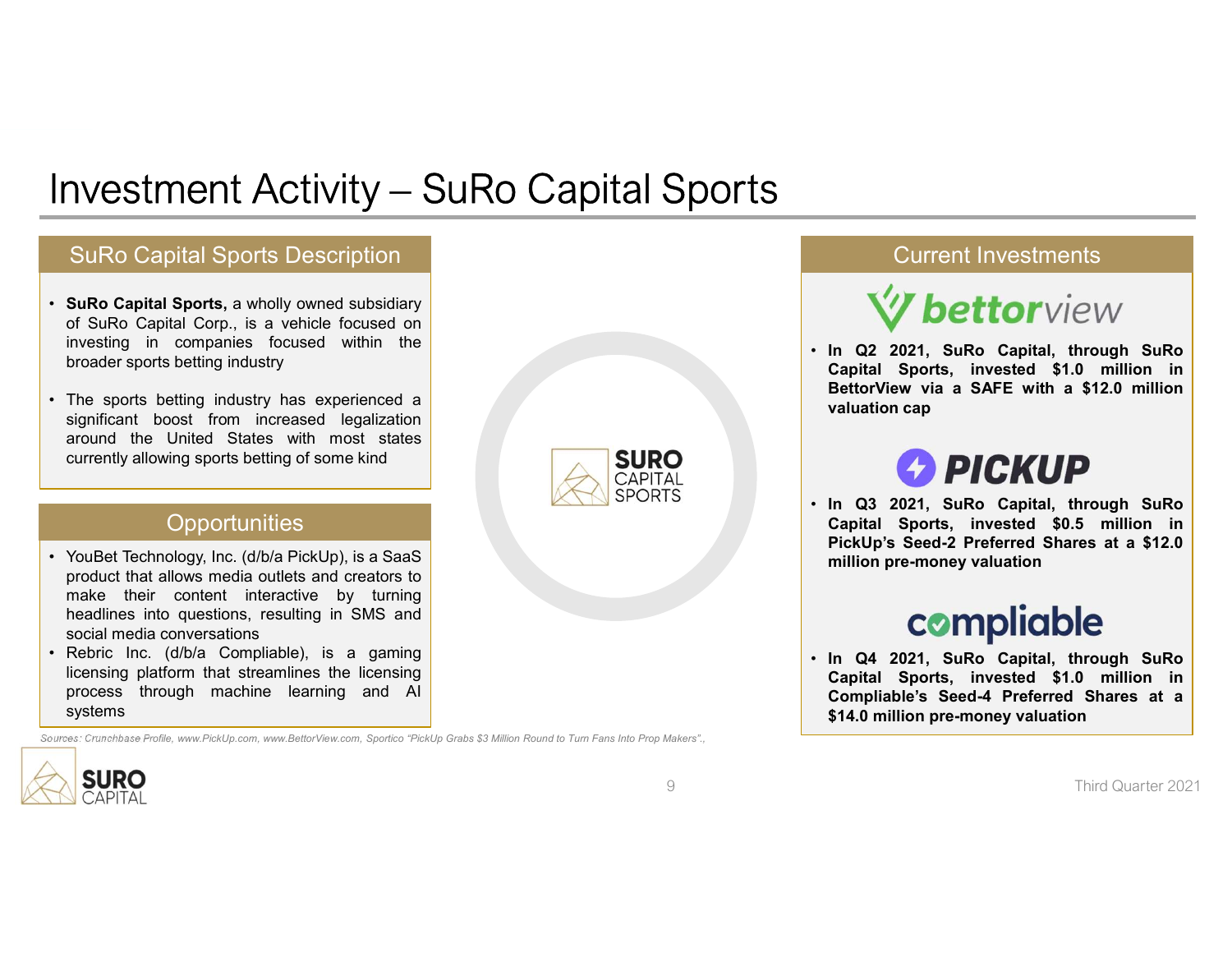#### Investments

| <b>Investment Portfolio Activity - Investments</b>                                                                                                                                                                                                                                                                                                                                                                                                                                                                                                                              |                                        |                         |                                   |
|---------------------------------------------------------------------------------------------------------------------------------------------------------------------------------------------------------------------------------------------------------------------------------------------------------------------------------------------------------------------------------------------------------------------------------------------------------------------------------------------------------------------------------------------------------------------------------|----------------------------------------|-------------------------|-----------------------------------|
| Investments                                                                                                                                                                                                                                                                                                                                                                                                                                                                                                                                                                     |                                        |                         |                                   |
| <b>Portfolio Company</b>                                                                                                                                                                                                                                                                                                                                                                                                                                                                                                                                                        | Investment                             | <b>Transaction Date</b> | <b>Amount</b><br>(\$ in millions) |
| Orchard Technologies, Inc.                                                                                                                                                                                                                                                                                                                                                                                                                                                                                                                                                      | <b>Series D Preferred Shares</b>       | 8/9/2021                | \$10.0                            |
| Varo Money, Inc.                                                                                                                                                                                                                                                                                                                                                                                                                                                                                                                                                                | <b>Common Shares</b>                   | 8/11/2021               | \$10.0                            |
| Architect Capital PayJoy SPV, LLC                                                                                                                                                                                                                                                                                                                                                                                                                                                                                                                                               | Membership Interest in Lending SPV     | Various                 | $$7.4^{(1)}$                      |
| PayJoy, Inc.                                                                                                                                                                                                                                                                                                                                                                                                                                                                                                                                                                    | <b>Preferred Shares</b>                | 7/23/2021               | \$2.5                             |
| True Global Ventures 4 Plus Pte Ltd                                                                                                                                                                                                                                                                                                                                                                                                                                                                                                                                             | <b>Limited Partner Fund Investment</b> | 8/27/2021               | \$0.7 <sup>(2)</sup>              |
|                                                                                                                                                                                                                                                                                                                                                                                                                                                                                                                                                                                 |                                        |                         | \$0.5                             |
| YouBet Technology, Inc. (d/b/a PickUp)                                                                                                                                                                                                                                                                                                                                                                                                                                                                                                                                          | Series Seed-2 Preferred Shares         | 8/26/2021               |                                   |
| AltC Sponsor LLC(3)                                                                                                                                                                                                                                                                                                                                                                                                                                                                                                                                                             | <b>Share Units</b>                     | 7/21/2021               | \$0.3                             |
| (1) As of September 30, 2021, the total \$10.0 million capital commitment to Architect Capital PayJoy SPV LLC had been called and funded.<br>(2) As of September 30, 2021, \$0.7 million of a \$2.0 million capital commitment to True Global Ventures 4 Plus Fund LP had been called and funded.<br>(3) AltC Sponsor LLC is the sponsor of AltC Acquisition Corp., a special purpose acquisition company formed for the purpose of effecting a merger, capital stock exchange, asset acquisition, stock purchase, reorganization o<br>combination with one or more businesses. |                                        |                         |                                   |

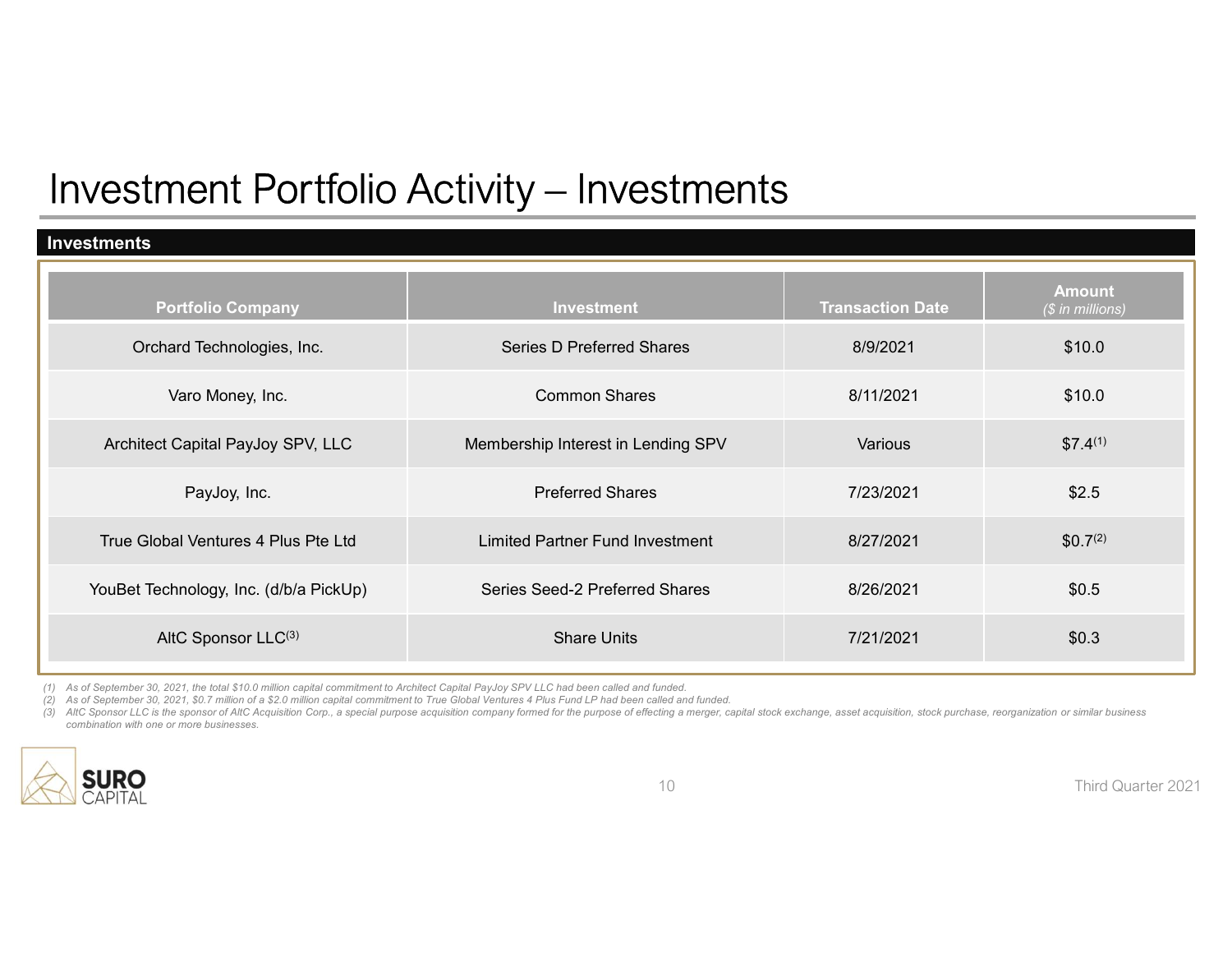#### Realizations

| <b>Investment Portfolio Activity - Realizations</b>                                                                                                                                                                                                                                                                                                                                                                                                                                                                                                                                                                                                                                                                                                                                                                                                                                                                                                                                                                                                                                                                                                                                                                                                                                                                                                                                                                                                                                                                                                                                  |                                   |                    |                                      |                                         |                                          |
|--------------------------------------------------------------------------------------------------------------------------------------------------------------------------------------------------------------------------------------------------------------------------------------------------------------------------------------------------------------------------------------------------------------------------------------------------------------------------------------------------------------------------------------------------------------------------------------------------------------------------------------------------------------------------------------------------------------------------------------------------------------------------------------------------------------------------------------------------------------------------------------------------------------------------------------------------------------------------------------------------------------------------------------------------------------------------------------------------------------------------------------------------------------------------------------------------------------------------------------------------------------------------------------------------------------------------------------------------------------------------------------------------------------------------------------------------------------------------------------------------------------------------------------------------------------------------------------|-----------------------------------|--------------------|--------------------------------------|-----------------------------------------|------------------------------------------|
| <b>Realizations</b>                                                                                                                                                                                                                                                                                                                                                                                                                                                                                                                                                                                                                                                                                                                                                                                                                                                                                                                                                                                                                                                                                                                                                                                                                                                                                                                                                                                                                                                                                                                                                                  |                                   |                    |                                      |                                         |                                          |
| <b>Portfolio Company</b>                                                                                                                                                                                                                                                                                                                                                                                                                                                                                                                                                                                                                                                                                                                                                                                                                                                                                                                                                                                                                                                                                                                                                                                                                                                                                                                                                                                                                                                                                                                                                             | <b>Transaction</b><br><b>Date</b> | <b>Shares Sold</b> | <b>Average Net</b><br>Share Price(1) | <b>Net Proceeds</b><br>(\$ in millions) | <b>Realized Gain</b><br>(\$ in millions) |
| Coursera, Inc. <sup>(2)</sup>                                                                                                                                                                                                                                                                                                                                                                                                                                                                                                                                                                                                                                                                                                                                                                                                                                                                                                                                                                                                                                                                                                                                                                                                                                                                                                                                                                                                                                                                                                                                                        | Various                           | 837,181            | \$39.12                              | \$32.8                                  | \$28.6                                   |
| CUX, Inc. (d/b/a CorpU)                                                                                                                                                                                                                                                                                                                                                                                                                                                                                                                                                                                                                                                                                                                                                                                                                                                                                                                                                                                                                                                                                                                                                                                                                                                                                                                                                                                                                                                                                                                                                              | 8/24/2021                         | N/A                | N/A                                  | $$6.0^{(3)}$$                           | $$2.0^{(3)}$                             |
| Clever, Inc.                                                                                                                                                                                                                                                                                                                                                                                                                                                                                                                                                                                                                                                                                                                                                                                                                                                                                                                                                                                                                                                                                                                                                                                                                                                                                                                                                                                                                                                                                                                                                                         | 9/3/2021                          | N/A                | N/A                                  | $$3.0^{(4)}$                            | $$1.0^{(4)}$                             |
| Residential Homes For Rent, LLC (d/b/a Second Avenue) <sup>(5)</sup>                                                                                                                                                                                                                                                                                                                                                                                                                                                                                                                                                                                                                                                                                                                                                                                                                                                                                                                                                                                                                                                                                                                                                                                                                                                                                                                                                                                                                                                                                                                 | Various                           | N/A                | N/A                                  | \$0.3\$                                 | $\mathcal{S}$ -                          |
| Palantir Lending Trust SPV I(6)                                                                                                                                                                                                                                                                                                                                                                                                                                                                                                                                                                                                                                                                                                                                                                                                                                                                                                                                                                                                                                                                                                                                                                                                                                                                                                                                                                                                                                                                                                                                                      | Various                           | N/A                | N/A                                  | \$0.3\$                                 | \$0.3                                    |
| (1) The average net share price is the net share price realized after deducting all commissions and fees on the sale(s), if applicable.<br>(2) As of September 30, 2021, SuRo Capital held 1,509,090 remaining Coursera common shares.<br>(3) Net proceeds include approximately \$0.3 million in additional proceeds currently held in escrow.<br>(4) On September 3, 2021, Clever, Inc. completed its sale to Kahoot! ASA. In connection with this transaction, SuRo Capital received 61,367 common shares in Kahoot! ASA in addition to cash proceeds and amounts currently he<br>September 30, 2021, SuRo Capital's common shares in Kahoot! ASA were subject to certain lock-up restrictions. Net proceeds includes approximately \$0.7 million additional proceeds currently held in escrow.<br>(5) As of September 30, 2021, \$1.1 million has been received from Residential Homes For Rent, LLC (d/b/a Second Avenue) related to the 15% term loan due December 23, 2023. Of the cumulative proceeds received, \$0.8 million<br>the outstanding principal and \$0.3 million was attributed to interest.<br>(6) During the quarter ended September 30, 2021, 100,000 of the Class A common shares of Palantir Technologies, Inc. that comprised the beneficial equity interest in underlying shares were sold. As of September 30, 2021, 5<br>Class A common shares remain in Palantir Lending Trust SPV I. The realized gain from SuRo Capital's investment in Palantir Lending Trust SPV I is generated by the proceeds from the sale of shares collateralizing the repaid |                                   |                    |                                      |                                         |                                          |
| Palantir Lending Trust SPV I and attributable to the Equity Participation in Underlying Collateral.                                                                                                                                                                                                                                                                                                                                                                                                                                                                                                                                                                                                                                                                                                                                                                                                                                                                                                                                                                                                                                                                                                                                                                                                                                                                                                                                                                                                                                                                                  |                                   |                    |                                      |                                         |                                          |

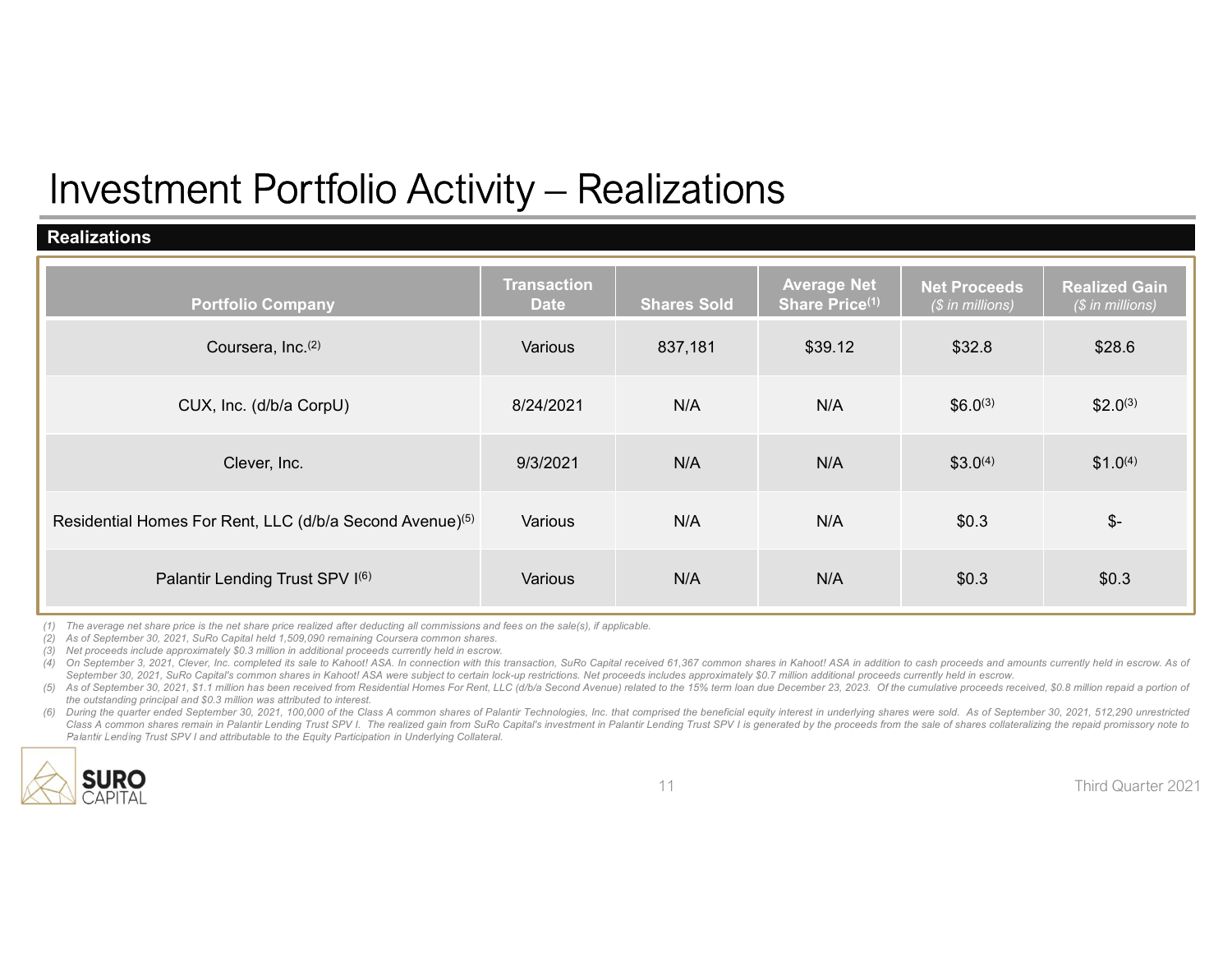# Investment Activity Subsequent To Quarter-End

| <b>Investment Activity Subsequent To Quarter-End</b>                                                                                                                                                                                                                                                                                                                                                                                                                                                                                                                                                                                                                                                                                                                                 |                                   |                                |                                      |                                         |                                          |  |  |
|--------------------------------------------------------------------------------------------------------------------------------------------------------------------------------------------------------------------------------------------------------------------------------------------------------------------------------------------------------------------------------------------------------------------------------------------------------------------------------------------------------------------------------------------------------------------------------------------------------------------------------------------------------------------------------------------------------------------------------------------------------------------------------------|-----------------------------------|--------------------------------|--------------------------------------|-----------------------------------------|------------------------------------------|--|--|
| <b>Investments</b>                                                                                                                                                                                                                                                                                                                                                                                                                                                                                                                                                                                                                                                                                                                                                                   |                                   |                                |                                      |                                         |                                          |  |  |
| <b>Portfolio Company</b>                                                                                                                                                                                                                                                                                                                                                                                                                                                                                                                                                                                                                                                                                                                                                             |                                   | Investment                     |                                      | <b>Transaction Date</b>                 | <b>Amount</b><br>(\$ in millions)        |  |  |
| Rebric, Inc. (d/b/a Compliable)                                                                                                                                                                                                                                                                                                                                                                                                                                                                                                                                                                                                                                                                                                                                                      |                                   | Series Seed-4 Preferred Shares |                                      | 10/12/2021                              | \$1.0                                    |  |  |
| <b>Realizations</b>                                                                                                                                                                                                                                                                                                                                                                                                                                                                                                                                                                                                                                                                                                                                                                  |                                   |                                |                                      |                                         |                                          |  |  |
| <b>Portfolio Company</b>                                                                                                                                                                                                                                                                                                                                                                                                                                                                                                                                                                                                                                                                                                                                                             | <b>Transaction</b><br><b>Date</b> | <b>Shares Sold</b>             | <b>Average Net</b><br>Share Price(1) | <b>Net Proceeds</b><br>(\$ in millions) | <b>Realized Gain</b><br>(\$ in millions) |  |  |
|                                                                                                                                                                                                                                                                                                                                                                                                                                                                                                                                                                                                                                                                                                                                                                                      |                                   |                                | \$34.42                              | \$48.5                                  | \$40.8\$                                 |  |  |
| Coursera, Inc. <sup>(2)</sup>                                                                                                                                                                                                                                                                                                                                                                                                                                                                                                                                                                                                                                                                                                                                                        | Various                           | 1,409,090                      |                                      |                                         |                                          |  |  |
| Skillsoft, Inc.(3)                                                                                                                                                                                                                                                                                                                                                                                                                                                                                                                                                                                                                                                                                                                                                                   | Various                           | 18,157                         | \$12.63                              | \$0.2                                   | $<$ \$0.1                                |  |  |
| Residential Homes For Rent, LLC (d/b/a Second Avenue) <sup>(4)</sup>                                                                                                                                                                                                                                                                                                                                                                                                                                                                                                                                                                                                                                                                                                                 | 10/22/2021                        | N/A                            | N/A                                  | \$0.1                                   | \$-                                      |  |  |
| (1) The average net share price is the net share price realized after deducting all commissions and fees on the sale(s), if applicable.<br>(2) As of November 2, 2021, SuRo Capital held 100,000 remaining Coursera common shares. The remainder of our Coursera position is anticipated to be exited prior to the filing of our Form 10-Q for the quarter ended Septembe<br>(3) As of November 2, 2021, SuRo Capital held 981,843 remaining Skillsoft common shares.<br>(4) As of November 2, 2021, \$1.2 million has been received from Residential Homes For Rent, LLC (d/b/a Second Avenue) related to the 15% term loan due December 23, 2023. Of the cumulative proceeds received, \$0.8 million re<br>the outstanding principal and \$0.3 million was attributed to interest. |                                   |                                |                                      |                                         |                                          |  |  |

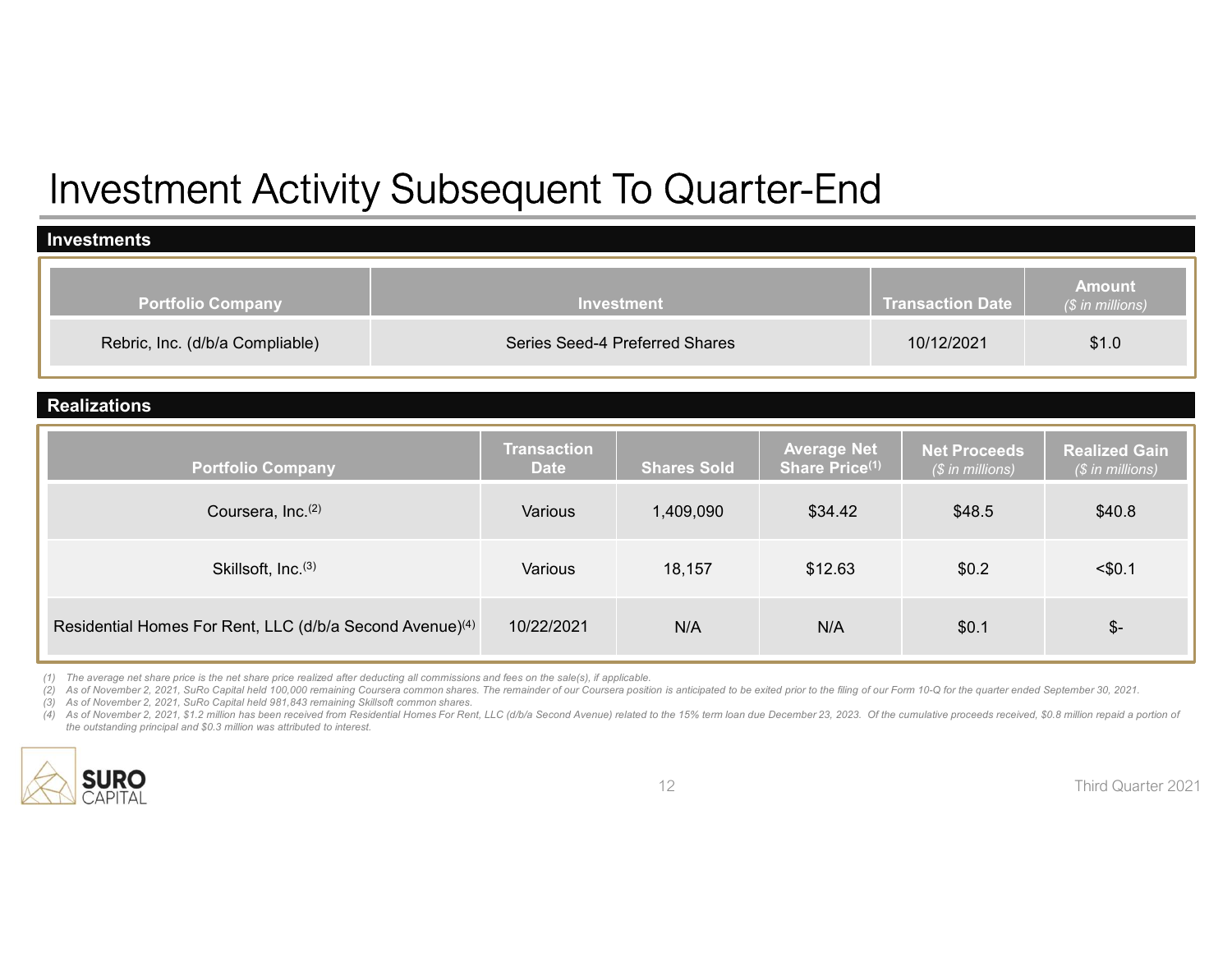# Key Investment Themes